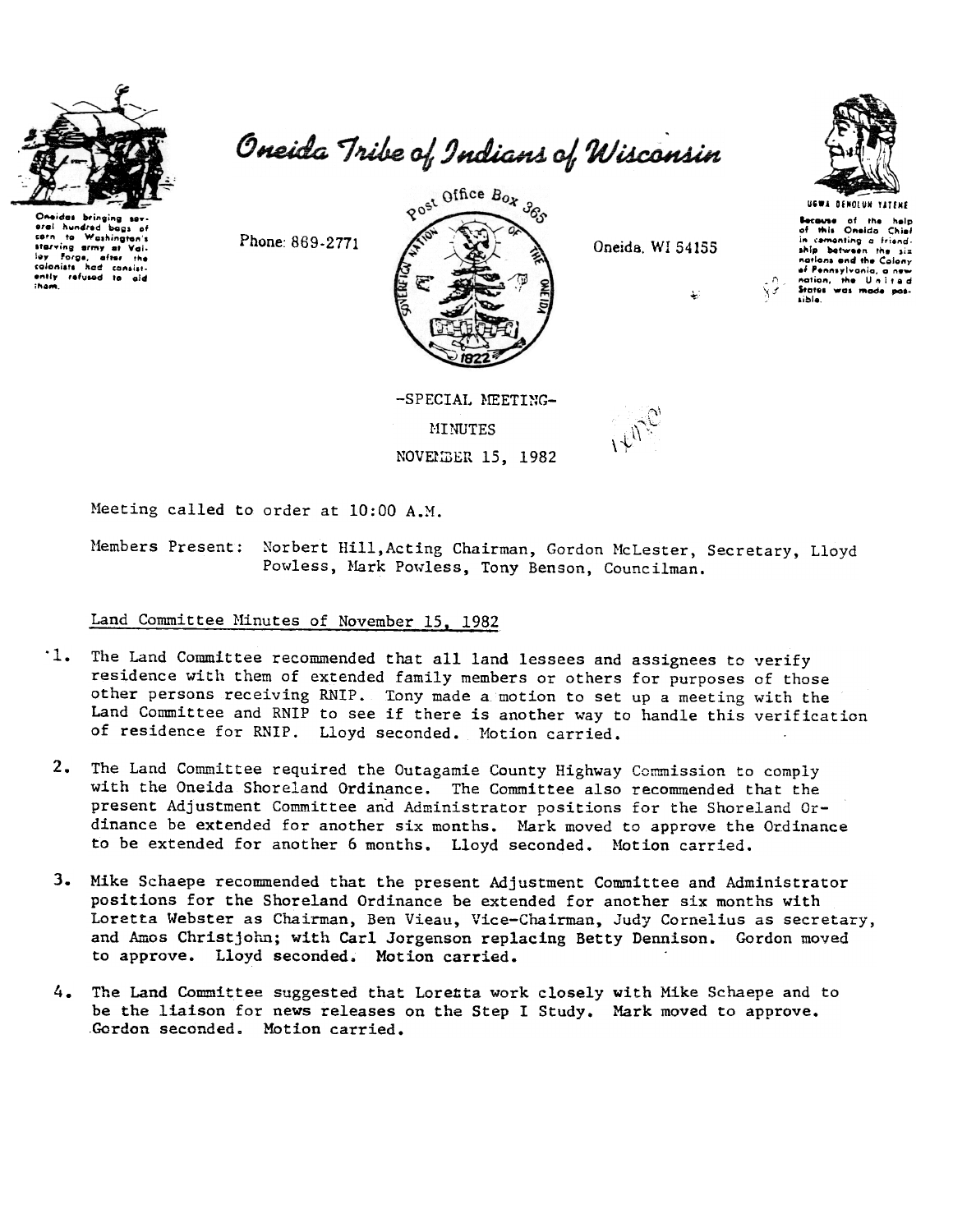Special Meeting - Land Committee November 15, 1982 Page 2

#### November 9, 1982 Recommendation - Land Committee

It was recommended by the Land Committee to continue to rent to Mr. & Mrs Fred Ness to the end of the school year (May 31. 1982) at \$375.00 per month through December, and \$400.00 per month starting January 1, 1983. Lloyd moved to approve. Gordon seconded. Mark opposed. Tony abstained. Motion carried

# Personnel Recommendation - November 10, 1982

Personnel recommended that Joan McLester, Payroll Clerk be terminated for not reporting to work on November 10, 1982 and not contacting her supervisor as to her absence. Tony moved to approve. Lloyd seconded. Motion carried.

It was recommended by Personnel that the Payroll Clerk position be reposted. Lloyd moved to approve. Gordon seconded. Motion carried. It was also requested by Mark to have Kathy Hughes talk to Don White and Rose Laitinen about temporary employee appointments.

A temporary File Clerk position was recommended by Personnel. Mark moved t approve. Lloyd seconded. Motion carried.

### Finance & Appropriations Committee

- The Finance & Appropriations Committee recommended approval of the CETA contract #10103. No action was taken at this time.
- 2. Finance & Appropriations Committee recommended approval of the Sacred Heart Acquisition budget Contract  $#65900$  with the funds to be taekn from the monies set aside for the Seminary acquisition. Tony moved to approve this budget and that it be attached to the Consultant agreement. Mark seconded. Motion carried.
- 3. It was recommended by the Finance & Appropriations Committee for approval of the Tribal School Fund Budget #65893. And also requested that guidelines be established on how these funds are to be used and to being these back to the Committee. No action taken.
- Finance & Appropriations Committee recommended approval of a Health Expansion budget. Advise board about change taking place and request that they develop policies to properly deal with the Health Expansion Fund. Lloyd moved to approve the budget modification. Tony seconded for the Health Expansion Fund contingent upon Health Board approval. Motion carried.

Mark moved to recess until 1:30 P.M. Lloyd seconded. Motion carried.

1:40 Meeting called to continue.

# 4 State Conference

It was requested by Jerry Hill to attend the 4 State Conference in Superior. Wisconsin on November 16 & 17, 1982. Mark moved to approve. Tony seconded. Motion carried.